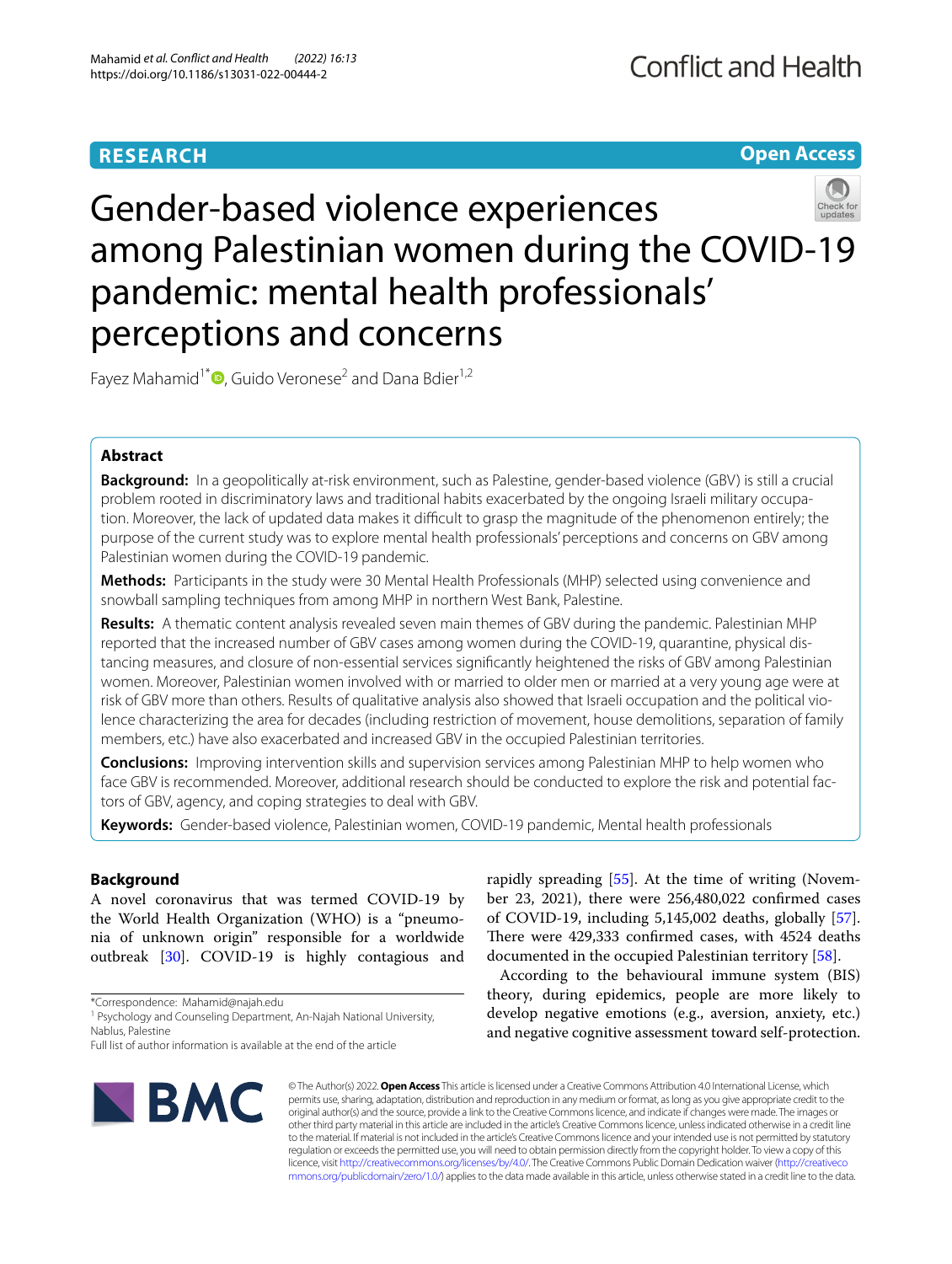Furthermore, according to stress and perceived risk theories, public health emergencies trigger increased negative emotions that afect cognitive assessment [[28\]](#page-8-1). For example, fear and stress of the COVID-19 pandemic were associated with several psychological impairments such as depression, anxiety, stress [\[31,](#page-8-2) [32](#page-8-3), [55\]](#page-9-0).

Moreover, gender-based violence (GBV) rates increased during the COVID-19 pandemic [\[39\]](#page-8-4). GBV is best defned as any act that results in physical, sexual or psychological harm or attack against women, including threats of such acts, coercion, or arbitrary deprivation of liberty, whether occurring in public or private life [\[10](#page-7-0)].

GBV is considered as the outcome of unequal and unjust social conditions, with gender relations intersecting with other dimensions like race, class, culture, and the economy, as expressed through the concept of structural violence [[43\]](#page-8-5). According to a technical note projecting the impacts of COVID-19 on GBV released by the United Nations Population Fund [[49\]](#page-8-6), it was expected that a 6-month lockdown would contribute to a global increase in 31 million cases of intimate partner violence (IPV). Furthermore, service provision disruptions and waves of poverty would result in 13 million child marriages by 2030 [\[27\]](#page-8-7).

Globally, during the COVID-19 pandemic, GBV and domestic violence increased signifcantly in the United States. Moreover, domestic violence has increased to 40–50% in Brazil, 30% in France and 18% in Spain [\[13](#page-8-8), [15\]](#page-8-9). Though, in the Arab world, it was noted that GBV rates increased during the COVID-19 pandemic in many Arabic countries such as Lebanon, Syria, Jordan, and Iraq [[2,](#page-7-1) [18](#page-8-10), [33\]](#page-8-11).

In the Palestinian context, it was found that 37% of women were exposed to violence; 58.6% of the women were exposed to psychological violence at least once; while 23.5% were exposed to physical violence; 11.8% to sexual violence; 54.8% to social violence; and 55.1% to economic violence [\[10](#page-7-0)].

Accordingly, the current study will explore the GBV from the perspectives of mental health professionals in a Palestinian context characterized by high levels of traumatic stress. Palestinian women are expected to be more vulnerable to GBV and its negative impact on mental health during the COVID-19 outbreak. These women live in a militarily occupied country that exposes the civil population to continuous social, economic, and political burdens [[11\]](#page-8-12), with a shortage of mental health care institutions and services [\[29,](#page-8-13) [35](#page-8-14)].

Throughout COVID-19 pandemic GBV, mainly domestic violence rates increased since people worldwide are forced to stay at home for a long time (i.e. prolonged quarantine) with the abuser. Economic and social stressors such as the slowdown in businesses, possible

unemployment, and scarcity of basic provisions caused by the closure increased tensions in the household [[34](#page-8-15), [44,](#page-8-16) [48\]](#page-8-17). The reduction in the victim's social contact with friends and family due to stay at home enforced policies reduced the possibilities for women to create and/ or strengthen social support networks, seek help, and escape the condition of violence [\[36\]](#page-8-18). On the other hand, economic discrimination and exclusion from the labour market are considered a type of GBV during COVID-19, as women have been pushed into extreme poverty and become less fnancially secure as governments' worldwide implemented widespread social distancing, school closures, and work from home policies [[50\]](#page-8-19).

Gender-based violence was associated with several psychological impairments among women during COVID-19. For example, Sediri et al. [\[46\]](#page-8-20) assessed the efect of the COVID-19-related lockdown on Tunisian women's mental health and gender-based violence,the results showed that most participants reported a high level of distress symptoms (57.3% had highly severe anxiety and depressive symptoms, and 53.1% had extremely severe stress symptoms). Those harmed during the lockdown were found to have more severe depression, anxiety, and stress symptoms. Moreover, it was found that women experiencing intimate partner violence are at high risk of developing mental health problems during the pandemic [[4\]](#page-7-2). Furthermore, gender-based violence was correlated with depression, anxiety, and stress among Palestinian women from the West Bank [[56,](#page-9-3) [55](#page-9-0)]. Bdier and Mahamid [[10\]](#page-7-0) also found that gender-based violence is positively and signifcantly associated with depression, anxiety, and stress among Palestinian women.

#### **The current study**

Our study aims to qualitatively explore the perceptions and concerns of mental health professionals about gender-based violence experiences and mental health outcomes among Palestinian women during the COVID-19 pandemic. Because of its familistic and traditional societal structure and organization, in Palestine, women have less power to make decisions and are more vulnerable to being physically and psychologically abused than in other, more equalitarian countries. Likewise, stressful life events, husbands' controlling behaviour, and marital conficts were related to diferent forms of GBV [[5\]](#page-7-3). Also, residing in a militarily occupied country was associated with increased risks for GBV, as experiences of occupation-related events increased IPV. Namely, men showed gender inequitable attitudes, while women disagreed with their husbands more [\[55\]](#page-9-0).

Lack of data and information about GBV in Palestine during the pandemic makes it urgent to shed light on the severe violations of women's rights throughout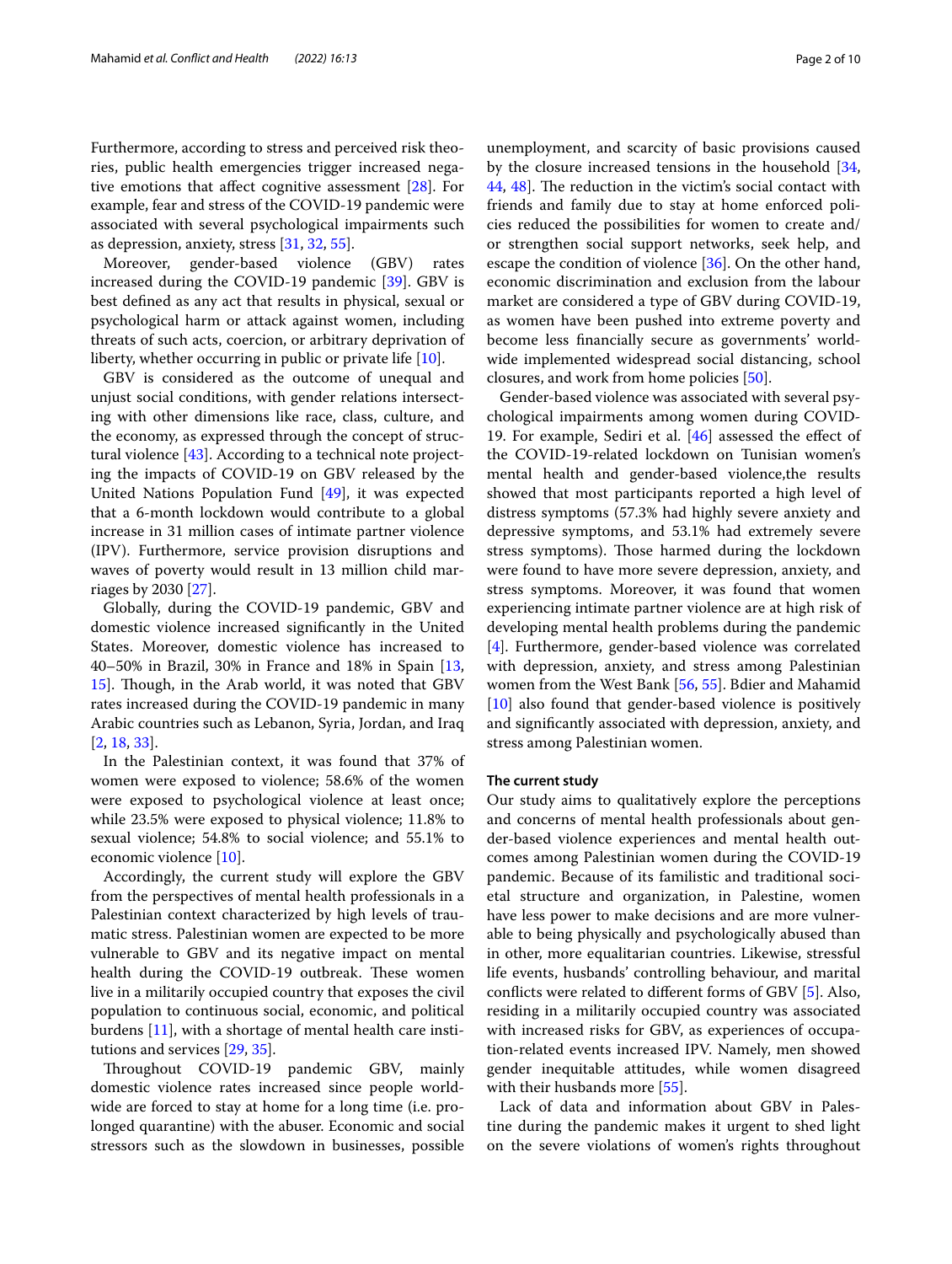the experience of frontline health workers to understand a phenomenon that poses urgent challenges to the health system in the region. Thus, we set out to answer the following questions: Does the COVID-19 pandemic increase rates of gender-based violence among Palestinian women? What types of gender-based violence did Palestinian women experience during the COVID-19 crisis? How does gender-based violence afect Palestinian women's mental health during COVID-19? Does the Israeli military occupation contribute to exacerbating the risks of GBV among the Palestinian community?

#### **Method**

#### **Participants**

Participants in the study were 30 Mental Health Professionals (MHP) selected using convenience and snowball sampling techniques from MHP residing in the northern West Bank, Palestine. In terms of their professional profles, respondents comprised Psychologists (12), Psychiatrists (3), Counsellors (10), and Clinical Social Workers (5). Twenty were women, and 10 were men. Participants were aged between 22 and 45 years (mean age males=34.12 years, *SD*=4.06; mean age females =  $32.05$  years,  $SD = 4.77$ ). Mean years of experience males =  $15.20$ ,  $SD = 3.60$ ; Mean years of experience females =  $12.78$ ,  $SD = 4.10$ . The study's inclusion criteria required participants to be: (1) from MHP who work with Covid-19 patients, (2) Palestinian, and (3) native Arabic speakers.

#### **Instruments and procedures**

The data were obtained via semi-structured interviews with MHP in the northern West Bank during the spread of the Covid-19 pandemic in Palestine. Participants were selected using purposive and snowball techniques from mental health institutions that offer sections for the Covid-19 pandemic and mental health centres that offer mental health services for families and patients of the Covid-19 infected. All interviews were administered by local research assistants recruited at An-Najah National University in Nablus, Palestine. The field research staff had received qualitative research methodology training and conducted the interviews following the research purposes. All participants were native Arabic speakers. The sample was recruited as follows: frst, we contacted the representatives of the mental health institutions explaining the study aims, the planned research procedure, the number of MHP we intended to interview, and the selection procedure. Then, convenience and snowball sampling techniques were used to identify professionals in each institution interested in participating in the research and being interviewed.

Participation was voluntary, and participants were free to withdraw from the study at any time. Furthermore, a counsellor (a licensed mental health professional) was available to support any participant who might become distressed during the interview. Besides, all participants were provided with contacts in mental health services to seek help if symptoms arose subsequently to participate in the study. The interviews with mental health professionals were conducted personally at mental health centres in October 2021. The shortest interview lasted about 45 min, while the most extended interview lasted 60 min; however, most interviews were around 50 min. The study was reviewed and approved by the IRB of An-Najah University before data collection was initiated.

#### **Data analysis**

All interviews were audio-recorded and transcribed in Arabic by a mother tongue researcher. Thematic content analysis (TCA;  $[42]$  $[42]$  $[42]$ ) was applied to the written transcripts to identify the main themes emerging from the transcripts. In addition, a bottom-up, data-driven textual analysis was applied to extract categories from the raw data [[51\]](#page-8-22)). Each interview was closely examined to pinpoint concepts and not just statements containing similar words. The analytical process comprised the following steps: (a) The researchers conducted open-ended analysis on the participants' narratives to identify the main research themes; (b) the themes were coded and organized into structured categories; and (c) the categories were discussed and agreed by five judges [[25](#page-8-23)].

We assessed inter-rater reliability by calculating Cohen's kappa  $(0.931)$  [[14\]](#page-8-24). The kappa statistic indicated 93% agreement with the frst author's original coding and was well over the conventional threshold value for acceptance of 0.80 [[38\]](#page-8-25).

#### **Results**

The thematic content analysis of the interview transcripts led to the identifcation of the seven main themes that we will discuss below: *(1) MHP Perception of GBV during the Covid-19, (2) Nature and causes of GBV during the COVID-19 pandemic, (3) Women's coping strategies to deal with GBV, (4) Women at risk of GBV, (5) GBV and military occupation, (6) GBV and social stigma and (7) Interventions to deal with GBV.*

## **Theme one: MHP perception of GBV during the Covid‑19**

The population was obliged to live in reduced spaces because of the 'stay at home' policies required by the authorities worldwide, so women and girls were at an increased risk of domestic violence, abuse, and other forms of GBV. Also, prolonged quarantine and economic and social stressors caused by the COVID-19 pandemic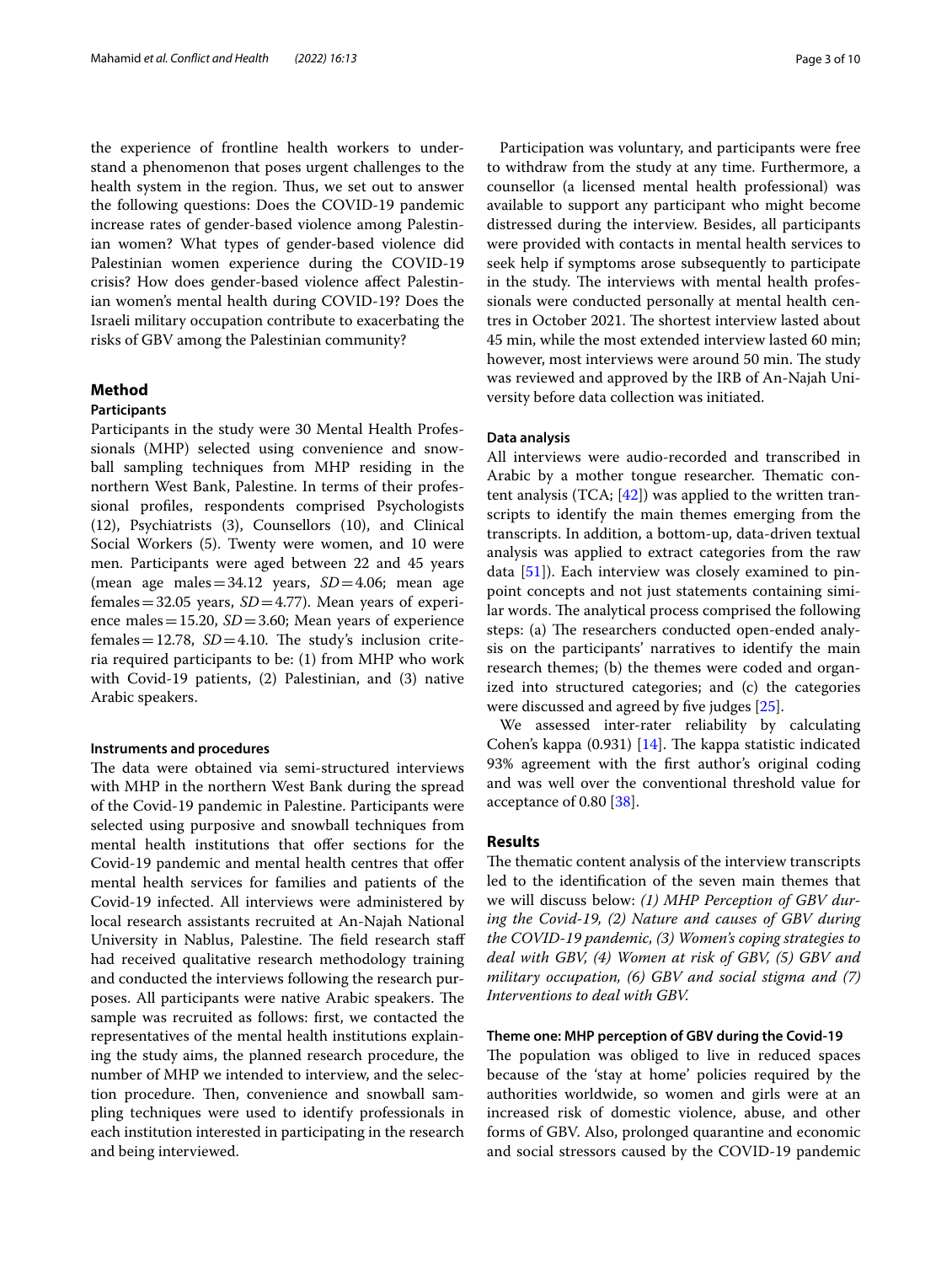increased tensions in the household so that violence in the home may worsen [\[48\]](#page-8-17).

The majority of Palestinian MHP reported the increased number of GBV cases among women during the COVID-19. For example, a psychologist who worked at a mental health institution mentioned: "*During the Covid-19 time, the GBV increased among Palestinian women, we have received many cases who sufered from physical and verbal aggression, as many of them asked for therapeutic interventions*" (32 years, male psychologists, City of Nablus).

Another social worker described the GBV among Palestinian women during the COVID-19 pandemic as a consequence of forced cohabitation and previous lack of marital compassion resulting in intensifed forms of violence against women; she expressed:

*During the COVID-19 crisis, the increased interaction between husbands and wives led to a high*  rate of violence directed against women. The GBV *increased signifcantly during the COVID-19 pandemic, especially among families who sufered from a lack of efective communication before the pandemic (27 years, female social worker; City of Tubas).*

Another counsellor explained the reasons behind the increased degree of GBV throughout the COVID-19 pandemic, she stated: "The difficult economic situation *in Palestine due to occupation and a lack of job opportunities increased psychological and social problems among families which increased violence against women*" (45 years, male counsellor, city of Nablus). Accordingly, deteriorated quality of life among the population due to systematic violence and segregation (see theme below) was identifed as a crucial antecedent of GBV during the COVID-19.

# **Theme two: nature and causes of GBV during the COVID‑19 pandemic**

Stay-at-home orders, physical distancing measures, and closure of non-essential services signifcantly heighten the risks of violence to women and children. Confnement in homes has been identifed as a risk given that it contributed to higher rates of unemployment, income loss, increased use of alcohol/drugs, declining mental wellbeing, and housing as well-known triggers of men's violence against women and girls in Palestine. Perpetrators are using the COVID-19 restrictions and threat of COVID-19 infection, intentionally or otherwise, to restrict women's movements, gain access to women's residences, and coerce women into residing with them if they usually reside separately [[26\]](#page-8-26).

The interviewees reported different forms of GBV Palestinian women faced during the COVID-19 pandemic. A psychologist who works at one of the family protection centres in the city of Jenin stated: "*During the COVID-19 Pandemic, I worked with many women who sufered from*  different forms of verbal and emotional violence. These *women indicated that men became uneasy and attacked them during the pandemic*" (35 years, female psychologist, city of Jenin).

Another clinical psychologist who worked at a mental health centre indicated, "*We received many women who have been beaten by their husbands and threatened with divorce during the COVID-19 crisis, some of these women showed wounds in their faces and bodies*" (30 years, female psychologist, city of Nablus).

One psychiatrist who works at a clinical mental health centre described the scope of GBV during the pandemic; he said, "*I have worked with many cases who sufered from diferent types of violence, some of these cases were very difcult, and they tried to harm themselves; therefore they receive medical treatments*" (40 years, male psychiatrist, City of Tulkarm).

Another clinical psychologist mentioned, "*The violence that men are subjected to by Israeli soldiers causes their violence against women at home*" (32 years, female psychologist, City of Jenin).

Another social worker reported, "The impact of the *pandemic in Palestine was great concerning domestic violence, especially since the environment is fraught with violence due to the policies of the Israeli occupation*" (37 years, male clinical social worker, City of Nablus).

#### **Theme three: women coping to deal with GBV**

Women's response to violence is mainly shaped by the circumstances of the abuse and the assessment of available resistance options. Most battered women try diverse strategies to overcome the violence, such as temporary separations, seeking outside help, physical self-defence, and ending the relationship [[45\]](#page-8-27). It should be noted that ending a relationship does not necessarily reduce a woman's risk, as some partners become even more violent when women leave or attempt to leave [\[19](#page-8-28)]. Furthermore, many environmental and cultural factors may limit women's available options, including community attitudes towards violence, available environmental resources for battered women, and access to fnancial resources and social support [[10\]](#page-7-0).

Several respondents mentioned diferent cognitive and behavioural coping strategies that women used to deal with GBV during the pandemic. For example, one psychologist stated:

*Women's reactions toward GBV varied from one to*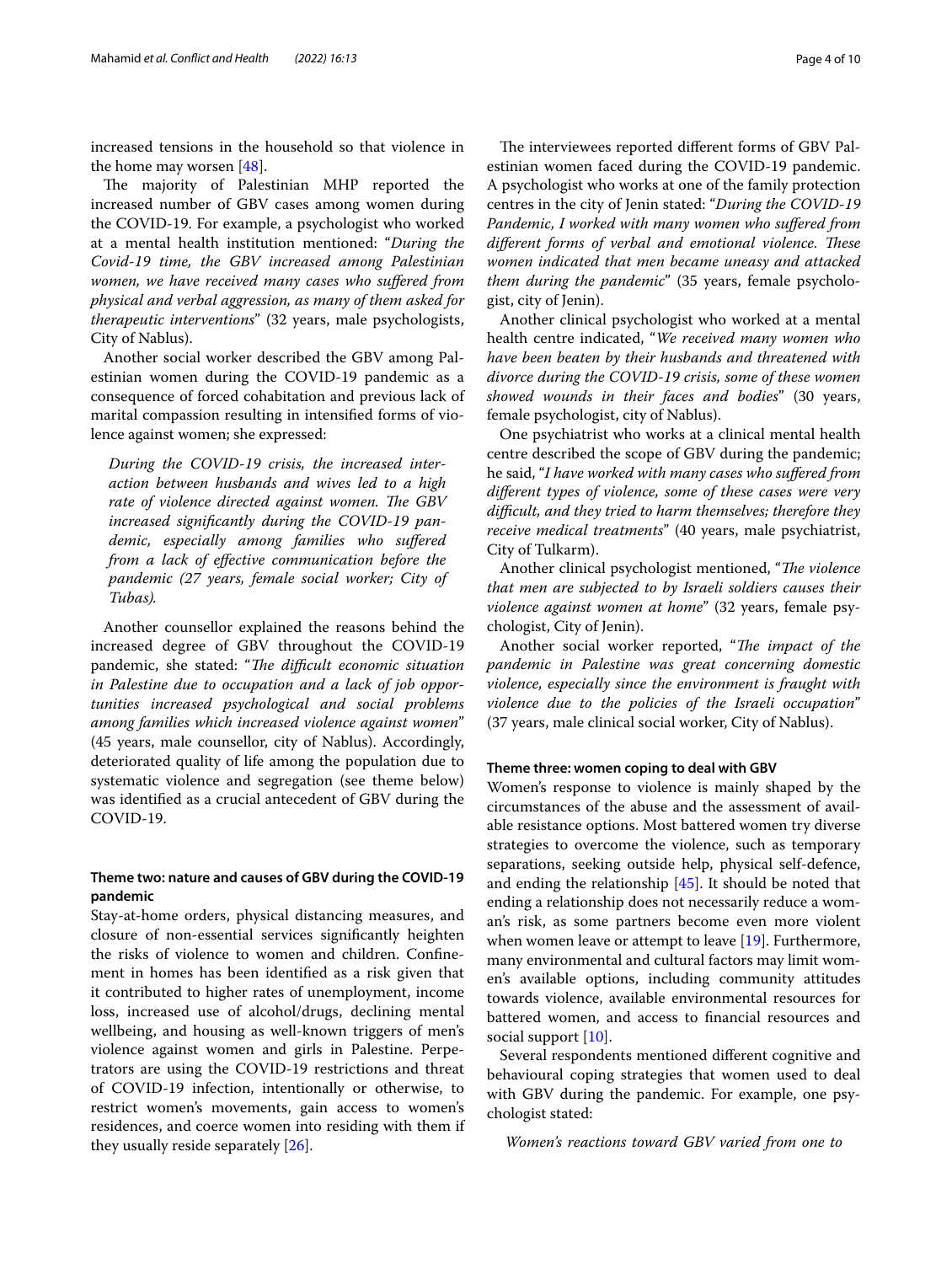*the other, based on their practices, traditions, and the woman's proneness to disclose and report her exposure to abuse. I have worked with women who expressed their GBV experiences, others were afraid to report GBV experiences, and they were satisfed with silence (28 years female, psychologist, city of Nablus).*

Another clinical social worker explained women copying to deal with GBV; he mentioned: "*I have worked with women who faced GBV, many of them abused their children, and only a few became aggressive with their husbands or asked for divorce and separation*" (39 years, male; clinical social worker; city of Qalqilia).

Another psychologist described the women's reactions towards GBV throughout the COVID-19 pandemic. She explained: "*Many women who were subjected to verbal and physical violence surrendered to that, only a few women defended themselves, and very few went to the police and official authorities*" (29 years, female psychologist, city of Nablus).

#### **Theme four: women at risk of GBV**

At the individual level, adolescents are considered uniquely impacted by GBV. Their young age and confictual relationship adjustment can heighten their risk for physical and emotional GBV [\[17](#page-8-29)]. In Palestine, those involved with or married to older men or married at a very young age can face GBV and other dimensions of limited relationship power. Abuse during adolescence increases the risk for subsequent health concerns, including depression, suicidal ideation, chronic infammation, and can set young women on a trajectory for subsequent abuse  $[17]$ . The current crisis of GBV is likely to worsen in the context of COVID-19. Mahamid and Bdier [[28\]](#page-8-1) research demonstrated that violence against nonemployed and low educated women has increased in Palestine since the outbreak.

Our Participants mentioned diferent categories of Palestinian women at risk of GBV during the Covid-19 Pandemic. One psychologist mentioned:

*Most of the cases that visited our mental centre and asked for help due to being subjected to GBV were young women who did not continue their education. Many of these women talked about their exposure to various forms of GBV during the COVID-19 pandemic (28 years, male psychologist, city of Tulkarm).*

Another clinical social worker described his experiences with women at risk of GBV during the COVID-19 pandemic. He expressed: "*In general, GBV has increased during the pandemic, but there were women who exposed more than others to this type of violence, among these*  *women were housewives and uneducated women*" (26 years, male clinical social worker, city of Nablus).

Another female counsellor who worked with abused women described her experiences with these women, she said:

*In Palestinian society, a signifcant number of women are exposed to GBV. I found through my work with these women that they consider this violence as normal behaviour, many of them are not even aware that they have been subjected to gender violence, as they consider the violent behaviour of men and their abuse as expected (27 years, female counsellor, city of Jenin).*

#### **Theme fve: occupation and GBV in Palestine**

The Israeli occupation and the political violence characterizing the area for decades (including restriction of movement, house demolitions, separation of family members, etc.) have also exacerbated and increased violence against women in the occupied Palestinian territories (oPts) [[20\]](#page-8-30). Political violence increased the pressure on families that became more vulnerable to multiple stressors, undermining cohesion and reshaping gender or age roles [[52](#page-8-31)]. Israeli military violence has created a diffcult economic situation, leading to a high percentage of unemployed and economically resourceless women. It has limited the freedom of movement of Palestinians (including women) demolished dwellings either for lack of building permits or as punitive actions and forced eviction [[21](#page-8-32)]. Girls have been reported to have been harassed by Israeli soldiers on the way to school to the extent that their families prefer not to send them to school [\[7](#page-7-4)]. One psychologist reported that "*I worked with a girl who was beaten while returning from her school at one of the checkpoints in the city of Nablus, as a result of that the girl sufered from PTSD symptoms and nightmares for a long period*" (29 years, female psychologist, City of Nablus).

One mental health provider mentioned; *I worked with many girls subjected to violence by soldiers at checkpoints in Nablus. Those girls were beaten and humiliated. They were also asked very aggressively to remove their headscarves (Hijab)*" (31 years, female mental health provider, city of Nablus).

Another female psychologist expressed her experiences in working with women who faced GBV, she mentioned:

The difficult economic conditions that Palestin*ian face as a result of occupation (closures policies, demolishing houses, preventing work etc.) all of this has made the economic conditions in the West Bank very difcult, which has increased the rates of family conficts and GBV (29 years, male psychologist, city*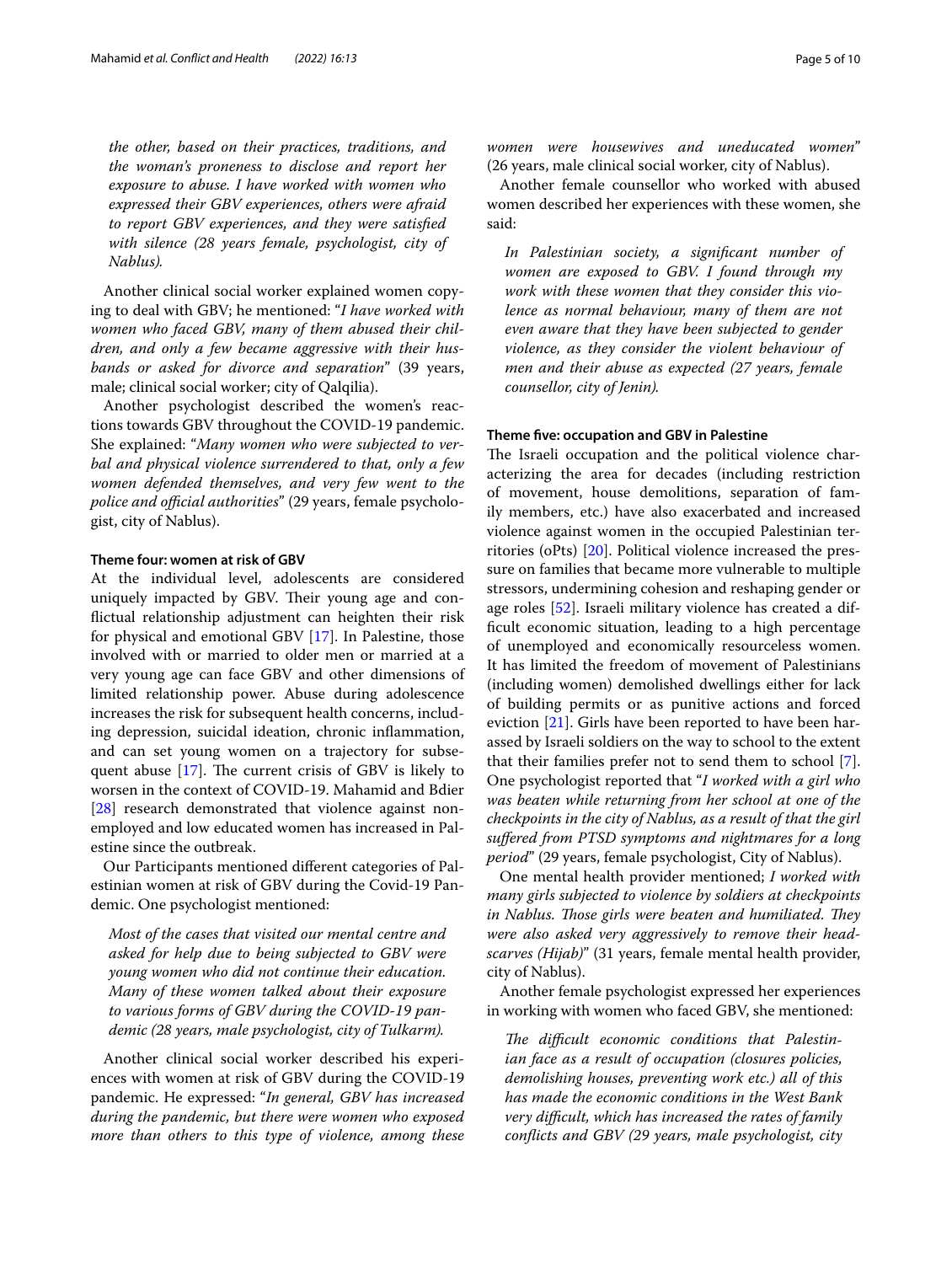#### *of Nablus).*

One psychologist added that "violence *against women in Palestinian society is part of the general societal frustration and hopelessness. It is a result of the occupation policies towards Palestinians*" (30 years, male psychologist, city of Jenin).

Based on her experiences with women who sufer from GBV, a female counsellor who worked at a community mental health institution expressed, "*I worked with many women who faced GBV, most of these women lived in families whose members sufered from political violence and Israeli occupation*" (31 years, female counsellor, city of Tulkarm).

#### **Theme six: GBV and social stigma**

Studies found that stigma exacerbates the adverse efects of violence and is associated with re-victimization and a reduced likelihood of help-seeking  $[8, 16]$  $[8, 16]$  $[8, 16]$  $[8, 16]$ . This is partly because a typical response to "internalized stigma" is withdrawal from social support. Women survivors of GBV may withdraw from or fail to demand social support because feelings of shame lead them to believe they do not deserve support or are attempting to hide their condition to prevent status loss and discrimination [\[9](#page-7-6)].

Our participants mentioned that the stigma process described by survivors was self-blame or stigmatization even when they could not identify what they had done to "cause" the violence. A psychologist mentioned that one of the women who had been subjected to genderbased violence told her, "*You feel that you are the cause, but when you try to analyze what happened and look at what you did to deserve it, you do not get any answer. Still, you blame yourself*" (30 years, female psychologist, city of Tubas).

Another psychiatrist talked about her experiences working with battered women. She mentioned, "*Many of the women I worked with who experienced domestic violence were trying to deny that they had experienced violence, even though they feel injustice, they rejected the idea of divorce and separation of their husbands because of the societal stigma*" (34 years female psychiatrist, city of Tulkarm).

A female psychologist who worked with women who suffered from GBV expressed, "in our society, women cannot talk freely about GBV. They blame themselves and feel guilty when they talk about family issues to psychologists" (32 years female psychologist, city of Tulkarm).

A clinical social worker indicated, "*Women in our society have a moral obligation towards their families, and they feel stigmatized when they talk about problems with*  *their husbands*" (28 years, male clinical social worker, city of Nablus).

#### **Theme seven: therapeutic interventions to deal with GBV**

In Palestine, interventions with GBV are typically grounded in the cognitive-behavioural approach, feminist and psych-educational approaches, or a combination. Services focus primarily on empowering survivors to stop the violence, make decisions about their relationships, and gain safety  $[40]$  $[40]$ . Psychosocial interventions can target multiple measurable goals among women who sufer from GBV, such as reducing PTSD symptoms, increasing assertiveness, and developing positive problem-solving strategies among battered women [\[41](#page-8-35)].

Our participants indicated they conducted diferent interventions to help women who faced GBV during the pandemic. Most of these interventions focused on increasing awareness and reducing the harmful efects of GBV. One clinical social worker indicated, "*During the COVID-19 pandemic, we worked with diferent women groups in Nablus region, these groups focused on raising awareness and empowerment of women who experienced GBV*" (34 years, female clinical social worker, city of Nablus).

Another counsellor who worked with battered women during the COVID-19 in the Jenin region described her experiences with victims of violence. She indicated, "*My work with battered women in Jenin region focused on improving assertiveness and social skills among these women, as well as helping to protect cases at high risk through the Ministry of Social Development*" (31 years, female counsellor, city of Jenin).

A psychologist described her role in working with battered women during the COVID-19 pandemic; she said: "*Working with battered women during the COVID-19 pandemic was not easy. We conducted psycho-educational interventions targeting battered women to raise awareness and social skills. We also held workshops and open days to raise community awareness on GBV*" (33 years, female psychologist, city of Qalqilia).

Our participants indicated that some women who experienced domestic violence had misconceptions about psychotherapy. One psychiatrist mentioned, "*Some women who have been subjected to domestic violence rejected the idea of receiving psychological treatment because they believe that psychological treatment is only for people with mental problems*" (31 years, female psychiatrist, city of Nablus).

Another counsellor who worked with women who experienced GBV indicated, "*Some women who have been subjected to domestic violence and attended to our mental health centre, they believed that treatment should be through medication only, and they did not believe in*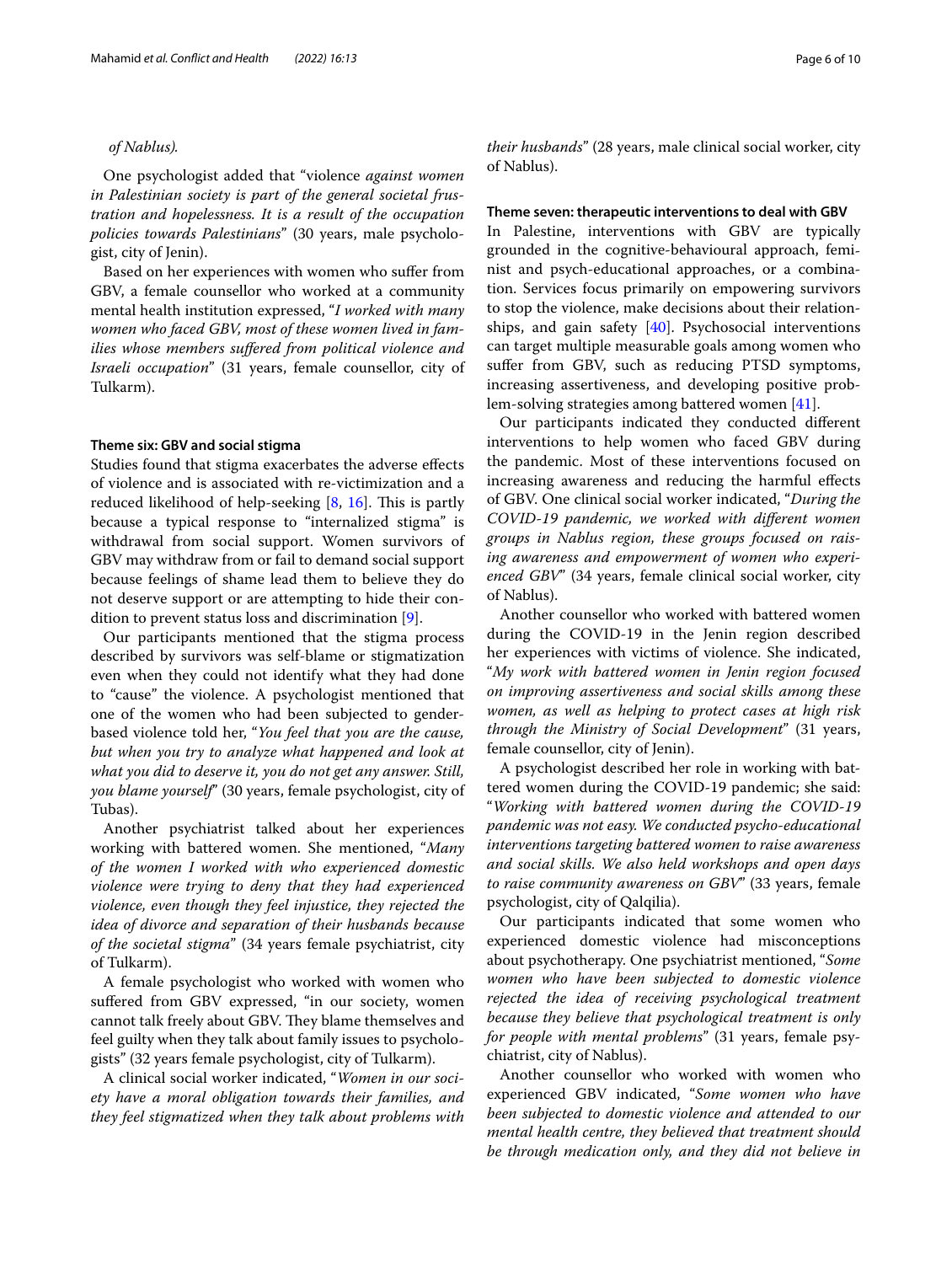*psychological treatment*" (28 years, male counsellor, city of Tubas).

Another psychologist said, "*I have worked with women who carried false beliefs on psychotherapy, such as psychotherapy is designed for crazy and mad people, not for me*" (37 years, female psychologist, city of Jenin).

Hence, perceptions and concerns of mental health professionals on GBV in Palestine during the COVID-19 outbreak reflected the difficulties of tackling such an issue in a society where patriarchal powers are still dominant. The following section will discuss those difficulties and contradictions that mental health professionals must confront when dealing with violence against women.

#### **Discussion**

Violence against women in Palestine is enrooted in a patriarchal tradition that oversees diferent interlocked contextual levels, legal, familial, societal. It does not favour women's emancipation against subjugating powers, exposing them to GBV and other forms of discrimination or subalternity [\[7](#page-7-4)]. Moreover, living under military occupation increases the risk of discrimination and victimization of women  $[1]$  $[1]$ . Such difficult contextual conditions have been exacerbated during the pandemic due to the 'stay at home' policies that reduced distances between victims and perpetrators, in particular, and exacerbated the oPts isolation and marginalization from the international community overall, creating the conditions for a so-called double pandemic  $[12]$  $[12]$  $[12]$ . In fact, our interviewees reported an intersection of determinants of GBV during the COVID-19 outbreak that revealed the syndemic nature of violence against women (VAW) during that time. The lack of economic, educational, communitybased resources increased the radicated form of masculine domination against women [[37\]](#page-8-37). On the other hand, health workers are daily confronted with an absolute scarcity of resources in the health sector that contribute to exacerbating the syndemic efects of COVID-19 on VAW and GBV. Accordingly, the emersion and the access of GBV in Palestine remains very scarce because of stigma both about VAW itself and the psychological interventions considered a matter of madness and lunaticity [[7,](#page-7-4) [35](#page-8-14)].

Our interviewees themselves seemed paradoxically trapped between depoliticized and decontextualized perception of VAW and GBV, which tends to medicalize and psychiatrize a social and cultural issue, and the prejudice that almost exclusively women need education and empowerment to raise awareness on GBV  $[22, 53]$  $[22, 53]$  $[22, 53]$  $[22, 53]$  $[22, 53]$ . The impact of violence on women's mental health resulted from the interviews due to the traumatic incident rather than the intersection of physical, psychological, social and contextual factors with a real risk of pathologization and victimization of women. Very few agentic practices and survival skills emerged, making the psychological and psychiatric intervention ultimately one of the few escaping rooms from violence and discrimination. The role of men, even in the recovery process, emerged as very marginal. Economic constraints, the politics of occupation exacerbated in times of pandemic, seemed the only explanations the mental health providers raised as determinants of the perpetrators' frustration and violence against women. No mention or marginal considerations about socio-cultural factors that foster patriarchy in Palestine emerged from the Palestinian health workers' discourse. Both stigma and underestimation within the Palestinian community of GBV are more referred to as the sole emersion of violence and the related women's shame, rather than structural and institutional forms of gender violence that silence women in the Palestinian society [\[6](#page-7-8), [47\]](#page-8-40). Understated, it emerged how decades of occupation and colonization, fostering a masculine discourse, intersected a patriarchal and familistic organization of the Palestinian society that silenced the competencies of women in reacting to male subjugation and political violence over the years. COVID-19 made it more visible and challenging to confront, relegating women to, already narrowed by the occupation, domestic spaces exposed to colonial and patriarchal domestic violence [[23](#page-8-41), [54](#page-9-4)].

#### **Limitations of the study**

The current study has several limitations that may offer opportunities for future research. First, our study targeted Palestinian mental health professionals (psychologists, psychiatrists, counsellors and clinical social workers) who work at mental health centres in the northen West Bank. Exploring perspectives on GBV with diferent samples of professionals (family physicians, staff nursing professionals, and police officers) is needed. Secondly, the data was collected during the wave of the Omicron variant in Palestine. Hence, the COVID-19 pandemic heightened GBV and IBV, possibly skewing the results. Therefore, future studies are needed to test GBV and IBV within Palestinian contexts over different periods. Thirdly, our study used thematic content analysis to explore GBV among Palestinian women; more studies using mixed methods design are needed. Finally, our study used convenience and snowball sample techniques to select participants of the study. Selecting representative samples from different regions of Palestine is needed in future studies.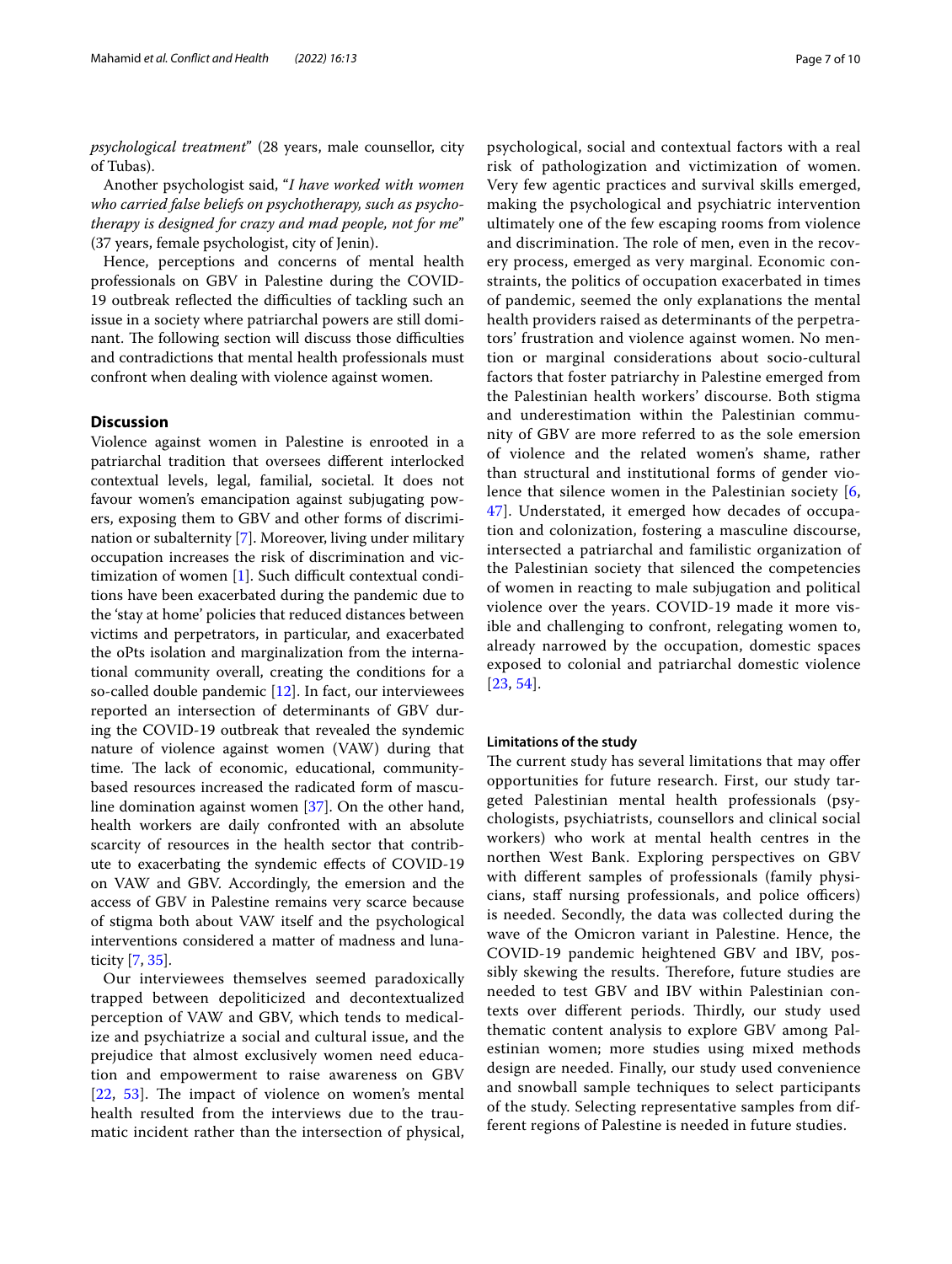## **Conclusion**

COVID-19 was an accelerator in exacerbating women's subjugation and marginalization in the Palestinian context [[21](#page-8-32)]. During the pandemic, the interlocked efects of political and military violence intersecting patriarchal traditions undermined women's positions within the Palestinian communities, augmenting VAW and GBW risks. From the voices of our interviewees, the health sector in Palestine showed to be unprepared to answer the complex phenomenon of GBV and VAW, resulting in a reductionistic medicalized and psychiatrized response [[23\]](#page-8-41). A community response during the pandemic to fght gender-related discrimination is urgent. However, during the pandemic, it is essential to acknowledge the worsening efects of the military occupation on Palestinian society. Health workers should address communityoriented interventions for a comprehensive education on gender equality during and beyond the pandemic [\[24](#page-8-42)]. The sole psychological and psychiatric intervention risks reproducing pathologizing and stigmatizing masculine discourses that tend to marginalize and silence women's voices; on the contrary, community-based interventions are needed to support women taking control over their health resources to combat entrenched systems of historical political and gender-based violence. Historic institutions in Palestine are known to subjugate women and relegate them to the margins of society, as seen in the COVID-19 pandemic [\[3](#page-7-9)].

In conclusion, mental health professionals' concerns about GBV and VAW call for an immediate lift of the Israeli occupation that sufocates the Palestinian civil society and a profound reform of the patriarchal norms and habits in Palestine as a means to overcome the COVID-19 challenges and move toward a due liberation of the Palestinian women and the whole society under occupation [[20\]](#page-8-30).

#### **Statement positioning**

We must acknowledge in this paper the diferent positioning of the authors. One of them, a non-native white and western researcher, must recognize his privilege and western-informed view on gender relations, gaps and inequalities from the Global North. The other two authors are native Palestinians, a man and a woman, living under occupation and constantly exposed to colonial threats and harassment. The findings of this work are the outcome of an ongoing, inspiring, not always comfortable, open dialogue aimed at decolonizing research and intervention practices in Palestine and the Global South in the coming years.

# **Acknowledgements**

#### **Authors' contributions**

All authors contributed equally to this work. All authors read and approved the fnal manuscript.

#### **Funding**

No funding was received for this study.

#### **Availability of data and materials**

The datasets generated during and analyzed during the current study are available from the corresponding author on reasonable request.

## **Declarations**

#### **Ethics approval and consent to participate**

All procedures performed in this study involving human participants followed the ethical standards of An-Najah University's Research Ethics Board, the American Psychological Association (APA, 2010) and the 2013 Helsinki Declaration. Informed consent was obtained from all participants.

#### **Consent for publication**

Not applicable.

#### **Competing interests**

The authors declare that they have no competing interests. All authors agreed in submitting the manuscript to the Confict and Health Journal.

#### **Author details**

<sup>1</sup> Psychology and Counseling Department, An-Najah National University, Nablus, Palestine. <sup>2</sup> University of Milano-Bicocca, Milan, Italy.

Received: 2 December 2021 Accepted: 13 March 2022 Published online: 04 April 2022

#### **References**

- <span id="page-7-7"></span>1. Abu Awwad N. Re-integration of women survivors of gender-based violence: combating violence against women in Palestinian society. Institute for Gender Studies, Birzeit University (2017). Retrieved from the internet on November 21, 2021, at [https://fada.birzeit.edu/bitstream/20.](https://fada.birzeit.edu/bitstream/20.500.11889/4621/1/Book%20Eng.pdf) [500.11889/4621/1/Book%20Eng.pdf](https://fada.birzeit.edu/bitstream/20.500.11889/4621/1/Book%20Eng.pdf)
- <span id="page-7-1"></span>2. Abuhammad S. Violence against Jordanian women during COVID-19 outbreak. Int J Clin Pract. 2021;75(3):e13824. [https://doi.org/10.1111/ijcp.](https://doi.org/10.1111/ijcp.13824) [13824](https://doi.org/10.1111/ijcp.13824).
- <span id="page-7-9"></span>3. Al-Ali N. Covid-19 and feminism in the Global South: challenges, initiatives and dilemmas. European Journal of Women's Studies. 2020;27(4):333–47.
- <span id="page-7-2"></span>Almeida M, Shrestha AD, Stojanac D, Miller LJ. The impact of the COVID-19 pandemic on women's mental health. Arch Women's Ment Health. 2020;23:741–8. <https://doi.org/10.1007/s00737-020-01092-2>.
- <span id="page-7-3"></span>5. Assaf S, Chaban S. Domestic violence against single, never-married women in the occupied Palestinian territory. Violence Against Women. 2013;19(3):422–41. <https://doi.org/10.1177/1077801213486330>.
- <span id="page-7-8"></span>6. Atallah DG. A community-based qualitative study of intergenerational resilience with Palestinian refugee families facing structural violence and historical trauma. Transcult Psychiatry. 2017;54(3):357–83. [https://doi.org/](https://doi.org/10.1177/1363461517706287) [10.1177/1363461517706287](https://doi.org/10.1177/1363461517706287).
- <span id="page-7-4"></span>7. Baldi G. Between patriarchy and occupation: violence against women in the occupied Palestinian Territories. In: Reconsidering gender-based violence and other forms of violence against women: comparative analysis in the light of the Istanbul Convention. 2018. p. 247–95
- <span id="page-7-5"></span>8. Ballantine C. The reaffirmation of self? Narrative inquiry for researching violence against women and stigma. Violence Against Women. 2021. [https://doi.org/10.1177/10778012211024269.](https://doi.org/10.1177/10778012211024269)
- <span id="page-7-6"></span>9. Barnett JP, Maticka-Tyndale E, Kenya T. Stigma as social control: genderbased violence stigma, life chances, and moral order in Kenya. Soc Probl. 2016;63(3):447–62. <https://doi.org/10.1093/socpro/spw012>.
- <span id="page-7-0"></span>10. Bdier D, Mahamid FA. The association between gender-based violence, wellbeing, and mental health outcomes among Palestinian women. J Concurr Disord. 2021. [https://concurrentdisorders.ca/2021/05/27/](https://concurrentdisorders.ca/2021/05/27/the-association-between-gender-based-violence-wellbeing-and-mental-health-outcomes-among-palestinian-women/)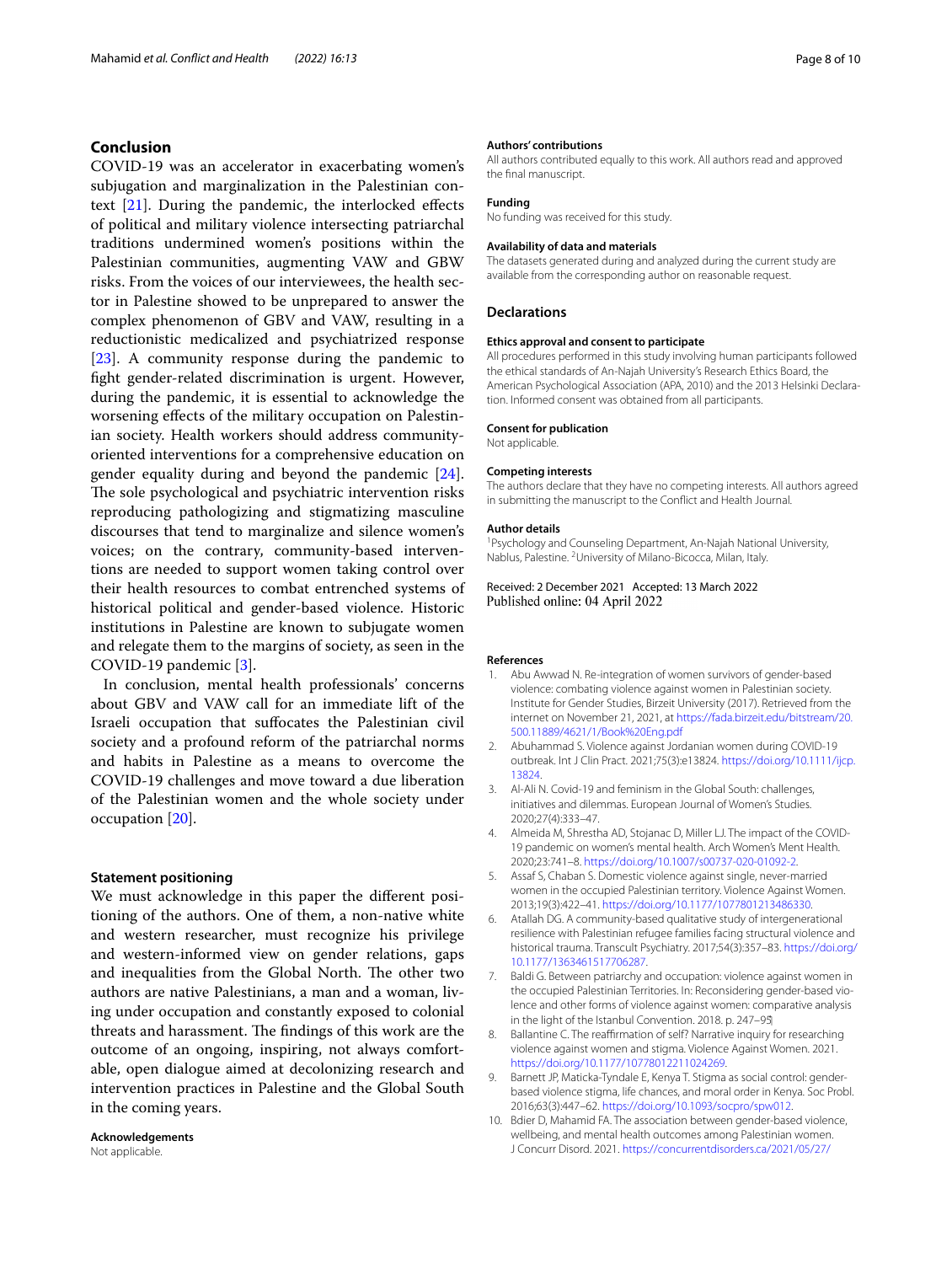[the-association-between-gender-based-violence-wellbeing-and-mental](https://concurrentdisorders.ca/2021/05/27/the-association-between-gender-based-violence-wellbeing-and-mental-health-outcomes-among-palestinian-women/)[health-outcomes-among-palestinian-women/](https://concurrentdisorders.ca/2021/05/27/the-association-between-gender-based-violence-wellbeing-and-mental-health-outcomes-among-palestinian-women/)

- <span id="page-8-12"></span>11. Berte DZ, Mahamid FA, Affouneh S. Internet addiction and perceived selfefficacy among university students. Int J Ment Heal Addict. 2021;19:162-76. [https://doi.org/10.1007/s11469-019-00160-8.](https://doi.org/10.1007/s11469-019-00160-8)
- <span id="page-8-36"></span>12. Bettinger-Lopez C, Bro A, Nargund R. A double pandemic: domestic violence in the age of COVID-19. Council on Foreign Relations; 2020.
- <span id="page-8-8"></span>13. Boserup B, McKenney M, Elkbuli A. Alarming trends in US domestic violence during the COVID-19 pandemic. Am J Emerg Med. 2020;38(12):2753–5. [https://doi.org/10.1016/j.ajem.2020.04.077.](https://doi.org/10.1016/j.ajem.2020.04.077)
- <span id="page-8-24"></span>14. Brennan PF, Hays BJ. Focus on psychometrics the kappa statistic for establishing interrater reliability in the secondary analysis of qualitative clinical data. Res Nursing Health. 1992;15(2):153–8. [https://doi.org/10.1002/nur.](https://doi.org/10.1002/nur.4770150210) [4770150210](https://doi.org/10.1002/nur.4770150210).
- <span id="page-8-9"></span>15. Campbell AM. An increasing risk of family violence during the Covid-19 pandemic: strengthening community collaborations to save lives. Forens Sci Int Rep. 2020;2:100089. <https://doi.org/10.1016/j.fsir.2020>.
- <span id="page-8-33"></span>16. Chakraborty T, Mukherjee A, Rachapalli SR, Saha S. Stigma of sexual violence and women's decision to work. World Dev. 2018;103:226–38. <https://doi.org/10.1016/j.worlddev.2017.10.031>.
- <span id="page-8-29"></span>17. Decker MR, Latimore AD, Yasutake S, Haviland M, Ahmed S, Blum RW, et al. Gender-based violence against adolescent and young adult women in low- and middle-income countries. J Adolesc Health. 2015;56(2):188– 96. [https://doi.org/10.1016/j.jadohealth.2014.09.003.](https://doi.org/10.1016/j.jadohealth.2014.09.003)
- <span id="page-8-10"></span>18. Diab JL. Pandemic-linked vulnerabilities for forced migrants: the increase in gender-based violence in the Arab World. J Migr Af. 2020;3(1):90–8. <https://doi.org/10.36931/jma.2020.3.1.90-98>.
- <span id="page-8-28"></span>19. Ellsberg MC. Women's strategic responses to violence in Nicaragua. J Epidemiol Community Health. 2001;55(8):547–55. [https://doi.org/10.1136/](https://doi.org/10.1136/jech.55.8.547) [jech.55.8.547](https://doi.org/10.1136/jech.55.8.547).
- <span id="page-8-30"></span>20. Ghandour R, Ghanayem R, Alkhanafsa F, Alsharif A, Asfour H, Hoshiya A, et al. Double burden of COVID-19 pandemic and military occupation: Mental health among a Palestinian University community in the West Bank. Ann Glob Health. 2020;86(1):1. <https://doi.org/10.5334/aogh.3007>.
- <span id="page-8-32"></span>21. Giacaman R, Khatib R, Shabaneh L, Ramlawi A, Sabri B, Sabatinelli G, et al. Health status and health services in the occupied Palestinian territory. The Lancet. 2009;373(9666):837–49.
- <span id="page-8-38"></span>22. Hammarström A, Hensing G. Public health issues from a gender perspective-labour, masculinity, medicalization and gender-based violence. *Statens Folkhälsoinstitut, Rapport R*, (8) (2008).
- <span id="page-8-41"></span>23. Hammoudeh W, Jabr S, Helbich M, Sousa C. On mental health amid COVID-19. J Palest Stud. 2020;49(4):77–90. [https://doi.org/10.1525/jps.](https://doi.org/10.1525/jps.2020.49.4.77) [2020.49.4.77.](https://doi.org/10.1525/jps.2020.49.4.77)
- <span id="page-8-42"></span>24. Hammoudeh W, Kienzler H, Meagher K, Giacaman R. Social and political determinants of health in the occupied Palestine territory (oPt) during the COVID-19 pandemic: who is responsible? BMJ Glob Health. 2020;5(9):e003683. [https://doi.org/10.1136/bmjgh-2020-003683.](https://doi.org/10.1136/bmjgh-2020-003683)
- <span id="page-8-23"></span>25. Keegan S. Qualitative research: good decision making through understanding people, cultures and markets. Kogan Page Publishers; 2009.
- <span id="page-8-26"></span>26. Knaus C, Wahlquist C, Remeikis A. PM announces pubs, clubs and cinemas to close, schools stay open in stage one measures—as it happened. The Guardian (2020). [https://www.theguardian.com/world/live/2020/](https://www.theguardian.com/world/live/2020/mar/22/coronavirus-updates-live-australia-nsw-victoria-qld-tasmania-cases-governmentstimulus-latest-update-news) [mar/22/coronavirus-updates-live-australia-nsw-victoria-qld-tasmania](https://www.theguardian.com/world/live/2020/mar/22/coronavirus-updates-live-australia-nsw-victoria-qld-tasmania-cases-governmentstimulus-latest-update-news)[cases-governmentstimulus-latest-update-news](https://www.theguardian.com/world/live/2020/mar/22/coronavirus-updates-live-australia-nsw-victoria-qld-tasmania-cases-governmentstimulus-latest-update-news)
- <span id="page-8-7"></span>27. Lokot M, Bhatia A, Heidari S, Peterman A. The pitfalls of modelling the efects of COVID-19 on gender-based violence: lessons learnt and ways forward. BMJ Glob Health. 2021;6(5):e005739. [https://doi.org/10.1136/](https://doi.org/10.1136/bmjgh-2021-005739) [bmjgh-2021-005739.](https://doi.org/10.1136/bmjgh-2021-005739)
- <span id="page-8-1"></span>28. Mahamid FA, Bdier D. The association between positive religious coping, perceived stress, and depressive symptoms during the spread of coronavirus (covid-19) among a sample of adults in Palestine: across sectional study. J Relig Health. 2021;60(1):34–49. [https://doi.org/10.1007/](https://doi.org/10.1007/s10943-020-01121-5) [s10943-020-01121-5](https://doi.org/10.1007/s10943-020-01121-5).
- <span id="page-8-13"></span>29. Mahamid F, Veronese G. Psychosocial interventions for third-generation Palestinian refugee children: current challenges and hope for the future. Int J Ment Heal Addict. 2021;19:2056–73. [https://doi.org/10.1007/](https://doi.org/10.1007/s11469-020-00300-5) [s11469-020-00300-5](https://doi.org/10.1007/s11469-020-00300-5).
- <span id="page-8-0"></span>30. Mahamid FA, Veronese G, Bdier D, Pancake R. Psychometric properties of the COVID stress scales (CSS) within Arabic language in a Palestinian context. Curr Psychol. 2021. <https://doi.org/10.1007/s12144-021-01794-5>.
- <span id="page-8-2"></span>31. Mahamid F, Bdier D. Fear of COVID-19 and mental health outcomes among psychosocial service providers in Palestine. J Concurr Disord. (2020). [https://concurrentdisorders.ca/2020/12/24/fear-of-covid-19](https://concurrentdisorders.ca/2020/12/24/fear-of-covid-19-andmental-health-outcomes-among-psychosocial-service-providers-in-palestine-themediating-role-of-well-being/) [andmental-health-outcomes-among-psychosocial-service-providers-in](https://concurrentdisorders.ca/2020/12/24/fear-of-covid-19-andmental-health-outcomes-among-psychosocial-service-providers-in-palestine-themediating-role-of-well-being/)[palestine-themediating-role-of-well-being/](https://concurrentdisorders.ca/2020/12/24/fear-of-covid-19-andmental-health-outcomes-among-psychosocial-service-providers-in-palestine-themediating-role-of-well-being/)
- <span id="page-8-3"></span>32. Mahamid F, Veronese G, Bdier D. Fear of coronavirus COVID-19 and mental health outcomes in Palestine: the mediating role of social support. Manuscript submitted for publication (2020).
- <span id="page-8-11"></span>33. Mahmood KI, Shabu SA, M-Amen KM, Hussain SS, Kako DA, Hinchliff S, Shabila NP. The impact of CoViD-19 related lockdown on the prevalence of spousal violence against women in Kurdistan Region of Iraq. J Interpers Viol. 2021. [https://doi.org/10.1177/0886260521997929.](https://doi.org/10.1177/0886260521997929)
- <span id="page-8-15"></span>34. Malathesh BC, Das S, Chatterjee SS. COVID-19 and domestic violence against women. Asian J Psychiatry. 2020;53:102227. [https://doi.org/10.](https://doi.org/10.1016/j.ajp.2020.102227) [1016/j.ajp.2020.102227](https://doi.org/10.1016/j.ajp.2020.102227).
- <span id="page-8-14"></span>35. Marie M, Hannigan B, Jones A. Mental health needs and services in the West Bank, Palestine. Int J Ment Health Syst. 2016;10(1):1–8. [https://doi.](https://doi.org/10.1186/s13033-016-0056-8) [org/10.1186/s13033-016-0056-8.](https://doi.org/10.1186/s13033-016-0056-8)
- <span id="page-8-18"></span>36. Marques ES, Moraes CLD, Hasselmann MH, Deslandes SF, Reichenheim ME. Violence against women, children, and adolescents during the COVID-19 pandemic: overview, contributing factors, and mitigating measures. Cad Saude Publica. 2020;36(4):e00074420. [https://doi.org/10.](https://doi.org/10.1590/0102-311X00074420) [1590/0102-311X00074420](https://doi.org/10.1590/0102-311X00074420).
- <span id="page-8-37"></span>37. Memmi S. Gender dynamics in Palestinian society: domestic and political violence. In: Djamba YK, Kimuna SR, editors. Gender-based violence. Cham: Springer; 2015. p. 145–66.
- <span id="page-8-25"></span>38. Miller L, Lovler R, McIntire S. Foundations of psychological testing: a practical approach. SAGE Publications; 2012.
- <span id="page-8-4"></span>39. Mittal S, Singh T. Gender-based violence during COVID-19 pandemic: a mini-review. Front Global Women's Health. 2020;1(4):1–7. [https://doi.org/](https://doi.org/10.3389/fgwh.2020.00004) [10.3389/fgwh.2020.00004.](https://doi.org/10.3389/fgwh.2020.00004)
- <span id="page-8-34"></span>40. Naismith I, Ripoll K, Pardo VM. Group compassion-based therapy for female survivors of intimate-partner violence and gender-based violence: a pilot study. J Fam Viol. 2021;36:175–82. [https://doi.org/10.1007/](https://doi.org/10.1007/s10896-019-00127-2) [s10896-019-00127-2](https://doi.org/10.1007/s10896-019-00127-2).
- <span id="page-8-35"></span>41. O'Brien JE, Macy RJ. Culturally specifc interventions for female survivors of gender-based violence. Aggress Violent Behav. 2016;31:48–60. [https://](https://doi.org/10.1016/j.avb.2016.07.005) [doi.org/10.1016/j.avb.2016.07.005.](https://doi.org/10.1016/j.avb.2016.07.005)
- <span id="page-8-21"></span>42. Parker I. Qualitative psychology: introducing radical research. New York: McGraw; 2005.
- <span id="page-8-5"></span>43. Parkes J, Heslop J, Oando S, Sabaa S, Januario F, Figue A. Conceptualizing gender and violence in research: insights from studies in schools and communities in Kenya, Ghana and Mozambique. Int J Educ Dev. 2013;33(6):546–56. <https://doi.org/10.1016/j.ijedudev.2013.01.001>.
- <span id="page-8-16"></span>44. Rodriguez-Jimenez R, Fares-Otero NE, García-Fernández L. Gender-based violence during COVID-19 outbreak in Spain. Psychol Med. 2020. [https://](https://doi.org/10.1017/S0033291720005024) [doi.org/10.1017/S0033291720005024](https://doi.org/10.1017/S0033291720005024).
- <span id="page-8-27"></span>45. Sabina C, Tindale RS. Abuse characteristics and coping resources as predictors of problem-focused coping strategies among battered women. Violence Against Women. 2008;14(4):437–56.
- <span id="page-8-20"></span>46. Sediri S, Zgueb Y, Ouanes S, Ouali U, Bourgou S, Jomli R, Nacef F. Women's mental health: acute impact of COVID-19 pandemic on domestic violence. Arch Women's Ment Health. 2020;23:749–56. [https://doi.org/10.](https://doi.org/10.1007/s00737-020-01082-4) [1007/s00737-020-01082-4.](https://doi.org/10.1007/s00737-020-01082-4)
- <span id="page-8-40"></span>47. Shalhoub-Kevorkian N. Militarization and violence against women in confict zones in the Middle East: a Palestinian case-study. Cambridge: Cambridge University Press; 2009.
- <span id="page-8-17"></span>48. Sharif F, Larki M, Latifnejad Roudsari R. COVID-19 outbreak as threat of violence against women. J Midwifery Reprod Health. 2020;8(3):2376–9. [https://doi.org/10.22038/jmrh.2020.16036.](https://doi.org/10.22038/jmrh.2020.16036)
- <span id="page-8-6"></span>49. Sifat RI. Impact of the COVID-19 pandemic on domestic violence in Bangladesh. Asian J Psychiatr. 2020;53: [https://doi.org/10.1016/j.ajp.2020.](https://doi.org/10.1016/j.ajp.2020.102393) [102393.](https://doi.org/10.1016/j.ajp.2020.102393)
- <span id="page-8-19"></span>50. Smith J, Davies SE, Feng H, Gan CCR, Grépin KA, Harman S, Herten-Crabb A, Morgan R, Vandan N, Wenham C. More than a public health crisis: a feminist political economic analysis of COVID-19. Global Public Health. 2021;16(8–9):1364–80. [https://doi.org/10.1080/17441692.2021.1896765.](https://doi.org/10.1080/17441692.2021.1896765)
- <span id="page-8-22"></span>51. Strauss A, Corbin J. Basics of qualitative research. Sage publications; 1990.
- <span id="page-8-31"></span>52. Taraki L, editor. Living Palestine: family survival, resistance, and mobility under occupation. Syracuse: Syracuse University Press; 2006.
- <span id="page-8-39"></span>53. Ticktin M. A world without innocence. Am Ethnol. 2017;44(4):577–90.